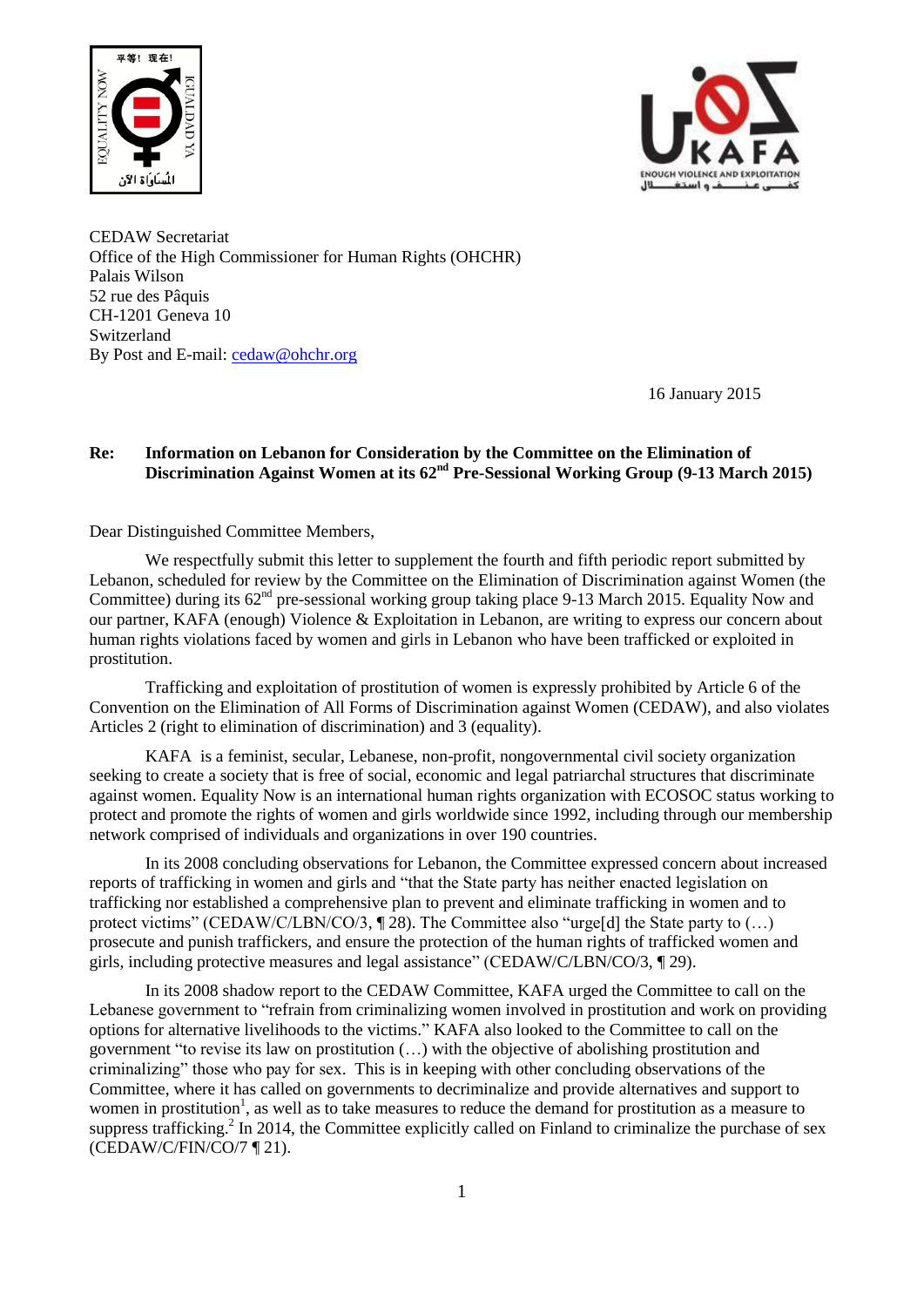Despite the calls by KAFA and the Committee's observations, and while anti-trafficking legislation was enacted in 2011, Equality Now and KAFA are concerned that the Lebanese government still does not effectively address trafficking and the exploitation of the prostitution of women as required under Article 6 of CEDAW. Traffickers are not held to account and legislation on both trafficking and prostitution do not adequately address the main root causes, namely demand for sexual services and the lack of support and viable alternatives for women. Trafficking to and within Lebanon has been a problem for years with the crisis in Syria and the large number of Syrian women and girls in Lebanon. It is vital that the Lebanese government has laws and policies in place that effectively prevent exploitation, protect victims and hold perpetrators to account.

### *Implementation of anti-trafficking legislation – holding traffickers to account*

We welcome Ant-Trafficking Law No. 164, which was enacted in 2011, as a positive step forward. Now, the Penal Code is equipped with a clear definition of the crime of trafficking which is largely in line with the definition set out in the UN Protocol to Prevent, Suppress and Punish Trafficking in Persons, Especially Women and Children (Palermo Protocol), supplementing the Convention on Transnational Organized Crime.

However, while Anti-Trafficking Law No. 164 sets out strong penalties and sentences on traffickers, to date there have been no convictions under this law with regard to sex trafficking. Many law enforcement officers, judges and service agencies are still unfamiliar with the law. Furthermore, trafficking cases are often not recognized as such by relevant authorities, given the institutional bias and social prejudice that exists against women who have been trafficked. This is in part because women in prostitution are criminalized under Article 523 of the Penal Code (as discussed below). Thus, we are concerned that traffickers are not held to account under the law because it is not being adequately enforced.

## *Decriminalizing and supporting victims/women in prostitution*

Related to the above, problematic laws and regulations on trafficking, which leave victims liable to exploitation and also criminal sanctions, contradict, and are not addressed by, Anti-Trafficking Law No. 146.

Under Article 523 of the Penal Code, the sale of sex is punishable with up to one year imprisonment. Criminalizing the sale of sex only serves to further marginalize women in prostitution, making them more vulnerable to exploitation, including trafficking. Due to the criminalization of the sale of sex, victims of trafficking for sexual exploitation are often perceived by the authorities as criminals instead of victims, and do not receive the support they need and deserve. As such, any criminal sanctions of women in prostitution, including Article 523, should be removed from Lebanon's legislation.

Anti-Trafficking Law No. 164 also does not ensure the non-criminalization of victims under other provisions, such as residency regulations. The law provides for the possibility of non-criminalization for selling sex or violating residency regulations, as well as other acts punishable under Lebanese law, but the burden of proof is on the victim to demonstrate not only that he/she is a victim of trafficking – which is difficult for an individual in a trafficking situation, especially if he/she is a foreigner – but also to prove that he/she was obliged to commit acts punishable by Lebanese regulations such as being engaged in prostitution. Legislation should ensure that victims are not criminalized for acts committed as a result of their being victims of trafficking.

Law No. 164 also did not amend laws and regulations that tolerate and even facilitate the sexual exploitation of women such as the Artiste Visa scheme that regulates the entrance and stay of thousands of women to Lebanon each year under the premise of working in entertainment, but often resulting in their exploitation in prostitution<sup>3</sup>.

Thus, under current legislation, the Lebanese government does not address prevention of sex trafficking and exploitation in prostitution or protection and ensuring the human rights of victims.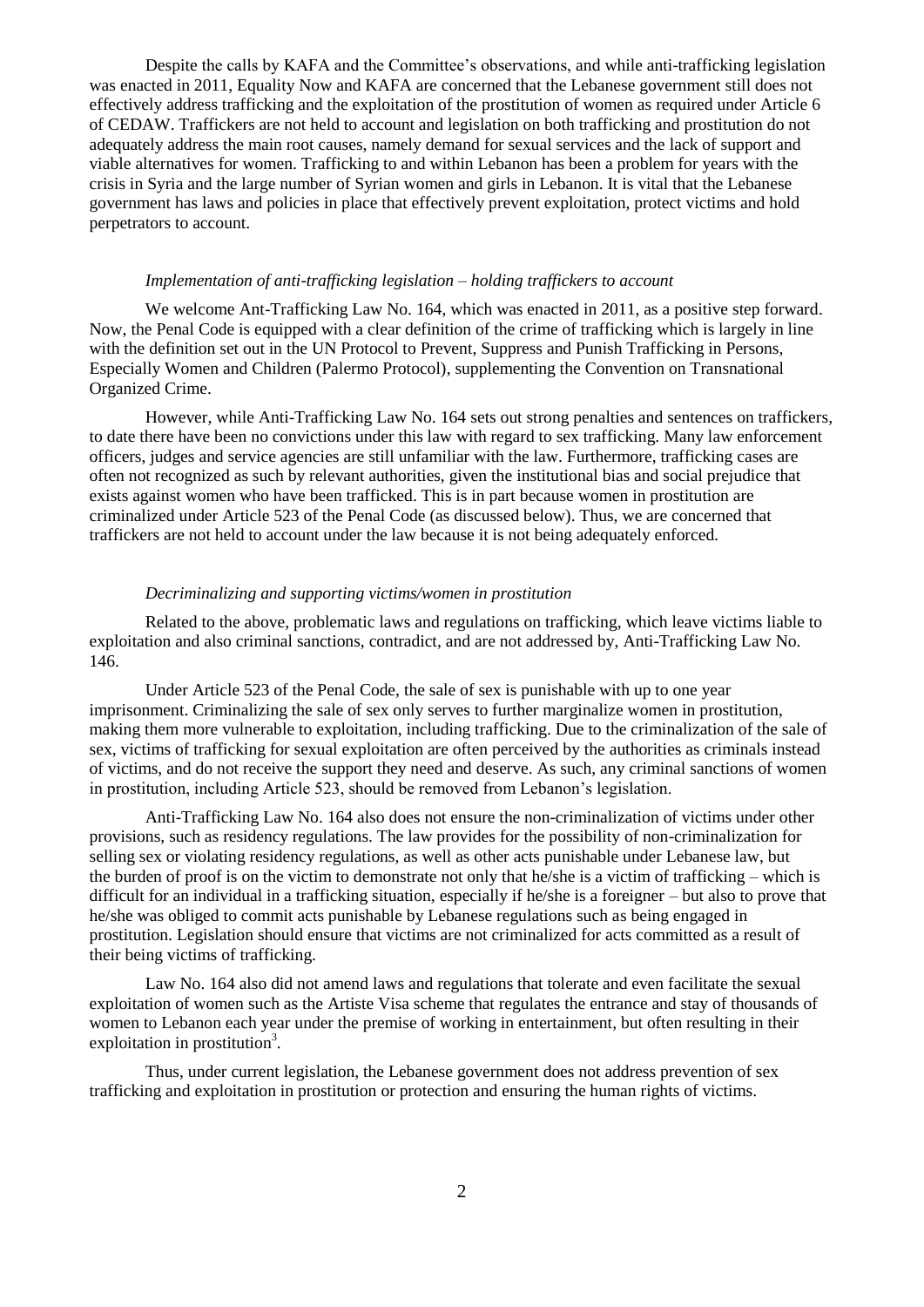### *Reducing demand for exploitation*

Finally, demand is not addressed in Anti-Trafficking Law No. 164, or elsewhere in Lebanon's legislation. Lebanon is considered a sex tourism destination in the region. In its 2014 report on *Exploring the Demand for Prostitution*, KAFA notes that despite the prevalence of prostitution in Lebanon and the authorities' awareness of the industry, buyers of commercial sex, who fuel the commercial sexual exploitation and trafficking of women in Lebanon, are not criminalized in any way and no demand-reduction measures are put in place. Yet, under Article 9 (5) of the Palermo Protocol, the Lebanese government is obligated to discourage "the demand that fosters all forms of exploitation of persons, especially women and children, that leads to trafficking." Prostitution and sex trafficking are inextricably linked. Demand fuels both sex trafficking and the commercial sex industry. In any market, if there is no demand, there would be no supply. Placing the responsibility on buyers of commercial sex would reduce the demand for commercial sex; it would reduce the supply of women for prostitution; and would reduce the pimps or traffickers that recruit women to meet the needs of buyers.

#### *Conclusion*

Lebanon's existing laws on trafficking and prostitution do not adequately address prevention, protection and prosecution of the trafficking and exploitation in prostitution of women as required by Article 6 of CEDAW. Traffickers are not held to account under Anti-Trafficking Law No. 164, partly because the government has not taken measures to ensure that members of law enforcement and the judiciary are aware of, and well-trained on the law. At a more fundamental level, the legislation currently in place on trafficking and prostitution do not address their root causes, particularly the demand for exploitation of women in prostitution as well as support and viable alternatives to those in prostitution.

## *Suggested Questions for the List of Issues*

We respectfully urge the Committee to raise with the Lebanese government in its List of Issues the following questions with regard to violations of the Convention addressed in this letter:

- How is the government ensuring that Anti-Trafficking Law No. 164 is being enforced and that traffickers are punished, including through trainings of relevant authorities to promote adequate knowledge a of the law?
- What steps is the government taking to discourage the demand that fuels trafficking and commercial sexual exploitation and to hold buyers of commercial sex to account, with a view to criminalizing the purchase of sex in the long term?
- What are the government's plans for removing criminal sanctions against those exploited in prostitution and providing them with assistance, including to exit prostitution?

Thank you for your kind attention, and please do not hesitate to contact us if we can provide further information.

Sincerely,

y. Hassan

On nob jubbon

Yasmeen Hassan Ghada Jabbour Global Director Co-founder, Head of the Exploitation & Trafficking in Women Unit Equality Now KAFA (enough) Violence & Exploitation